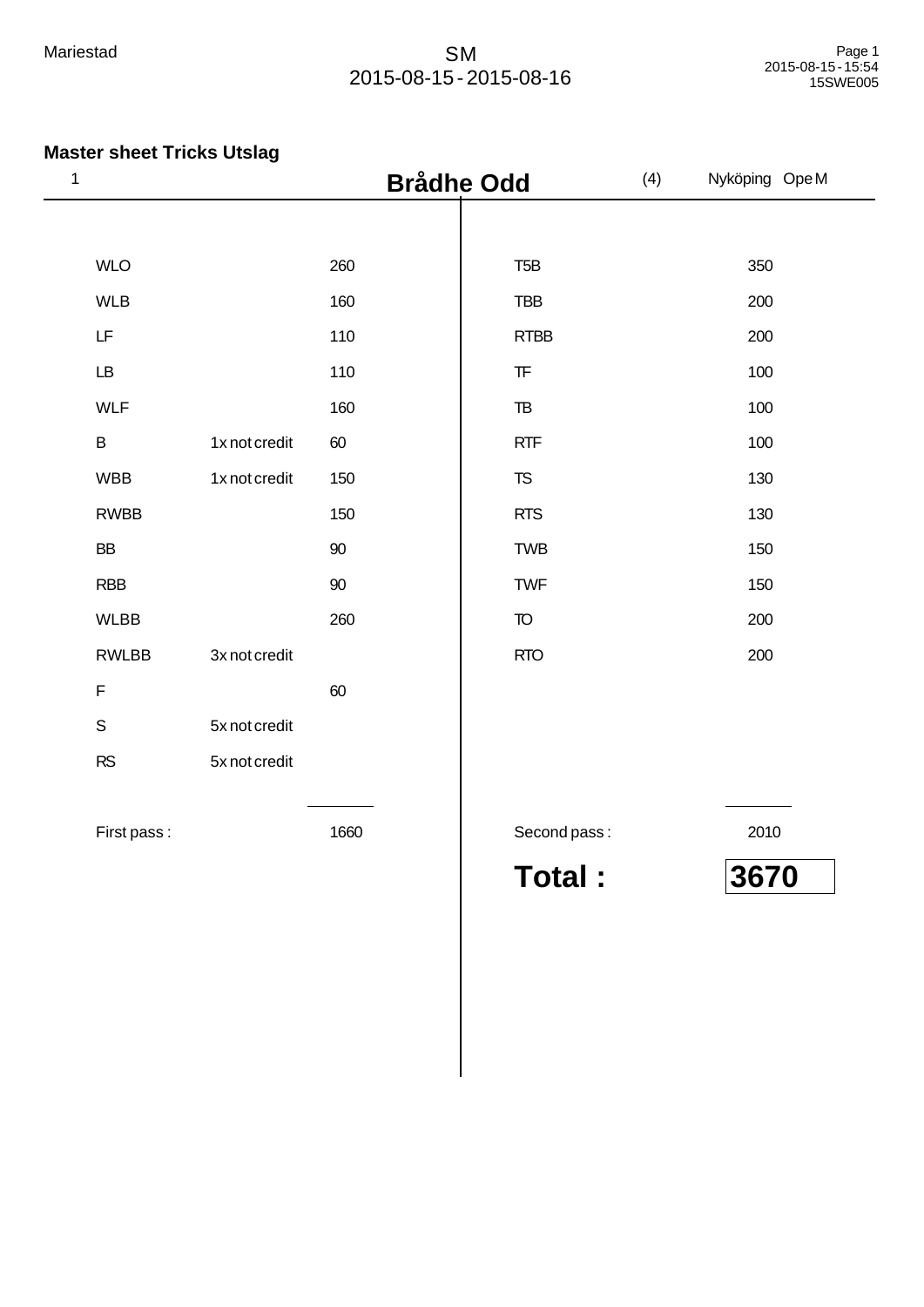| $\sqrt{2}$       |      | Öhman Patrik |                 | (52)        | Mariestad OpeM |
|------------------|------|--------------|-----------------|-------------|----------------|
|                  |      |              |                 |             |                |
| T <sub>5</sub> B |      | 350          | <b>POS</b>      |             |                |
| <b>TBB</b>       |      | 200          | <b>WBB</b>      |             | 150            |
| <b>RTBB</b>      |      | 200          | <b>RWBB</b>     |             | 150            |
| ${\sf TF}$       |      | 100          | F               |             | 60             |
| TB               |      | 100          | WB              |             | 80             |
| <b>RTF</b>       |      | 100          | RF              |             | 60             |
| <b>RTB</b>       | Fall |              | <b>WFLIPB</b>   |             | 500            |
|                  |      |              | <b>RWFLIPB</b>  |             | 500            |
|                  |      |              | <b>WFLIPBFB</b> |             | 750            |
|                  |      |              | $\mathsf F$     |             |                |
|                  |      |              | <b>WFLIPF</b>   | out of time |                |
|                  |      |              |                 |             |                |
| First pass:      |      | 1050         | Second pass:    |             | 2250           |
|                  |      |              | <b>Total:</b>   |             | 3300           |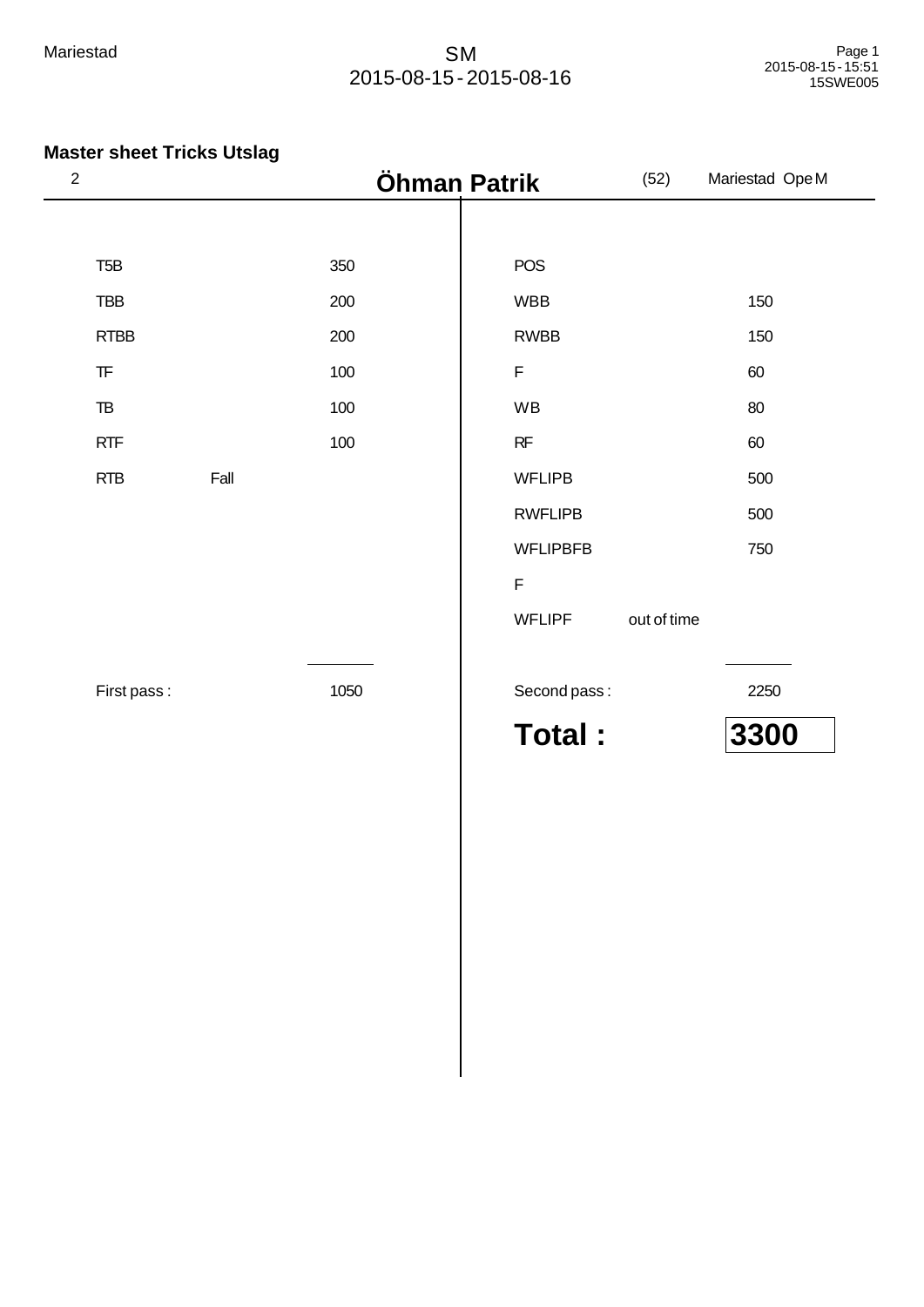| $\mathbf{3}$             | <b>Wadström Gustav</b> |     | (47)           | Alingsås OpeM |        |
|--------------------------|------------------------|-----|----------------|---------------|--------|
|                          |                        |     |                |               |        |
| $\mathsf{T}\!\mathsf{O}$ |                        | 200 | $\sf B$        |               | 60     |
| $\mathsf{T}\!\mathsf{O}$ |                        |     | <b>WBB</b>     |               | 150    |
| T <sub>5</sub> B         | Fall                   |     | <b>RWBB</b>    |               | 150    |
|                          |                        |     | BB             |               | $90\,$ |
|                          |                        |     | <b>RBB</b>     |               | $90\,$ |
|                          |                        |     | $\mathsf F$    |               | 60     |
|                          |                        |     | <b>WO</b>      |               | 150    |
|                          |                        |     | <b>WFLIPB</b>  |               | 500    |
|                          |                        |     | <b>RWFLIPB</b> |               | 500    |
|                          |                        |     | $\mathsf S$    |               | 40     |
|                          |                        |     | RS             |               | 40     |
|                          |                        |     |                |               |        |
| First pass:              |                        | 200 | Second pass:   |               | 1830   |
|                          |                        |     | <b>Total:</b>  |               | 2030   |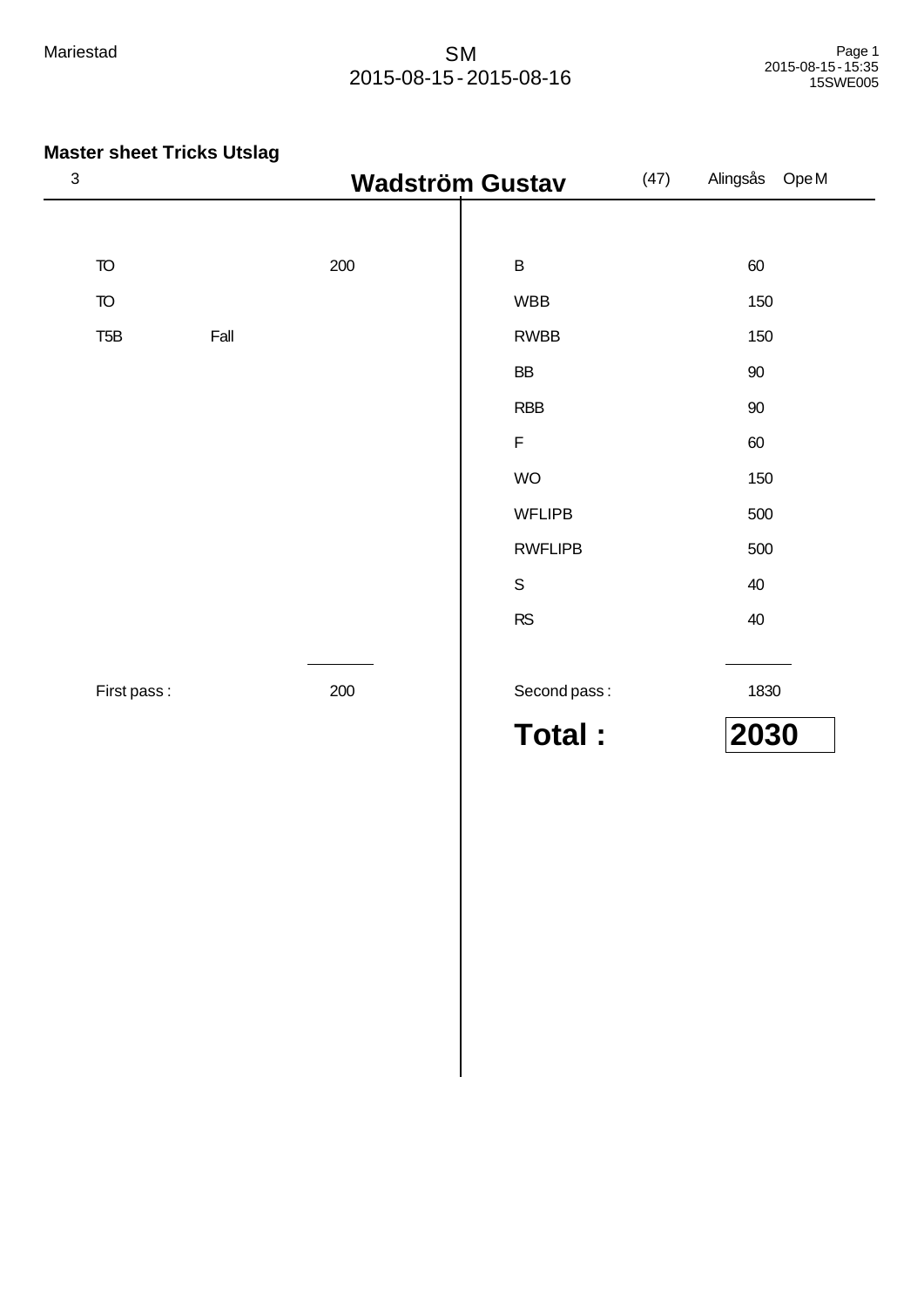| 4                                                |               | <b>Gravander Daniel</b> |               | (13)          | Nyköping OpeM |
|--------------------------------------------------|---------------|-------------------------|---------------|---------------|---------------|
|                                                  |               |                         |               |               |               |
| T <sub>5</sub> B                                 |               | 350                     | <b>WLB</b>    |               | 160           |
| <b>TBB</b>                                       |               | 200                     | LF            |               | 110           |
| <b>RTBB</b>                                      |               | 200                     | LB            |               | 110           |
| $\ensuremath{\mathsf{T}}\ensuremath{\mathsf{F}}$ |               | 100                     | <b>WLF</b>    |               | 160           |
| $\mathsf{T}\mathsf{B}$                           |               | 100                     | $\sf B$       |               | 60            |
| RTF                                              |               | 100                     | <b>BB</b>     |               | 90            |
| <b>TWB</b>                                       |               | 150                     | <b>RBB</b>    |               | $90\,$        |
| <b>TWF</b>                                       |               | 150                     | <b>WBB</b>    |               | 150           |
| ${\tt TS}$                                       | 3x not credit |                         | <b>RWBB</b>   |               | 150           |
| <b>RTS</b>                                       | 3x not credit |                         | $\mathsf F$   |               | 60            |
| $\overline{10}$                                  |               | 200                     | <b>WO</b>     | 3x not credit |               |
| <b>TWO</b>                                       | Fall          |                         | <b>WFLIPB</b> |               | 500           |
|                                                  |               |                         | $\mathsf S$   | out of time   |               |
|                                                  |               |                         | RS            |               |               |
|                                                  |               |                         |               |               |               |
| First pass:                                      |               | 1550                    | Second pass:  |               | 1640          |
|                                                  |               |                         | <b>Total:</b> |               | 3190          |
|                                                  |               |                         |               |               |               |
|                                                  |               |                         |               |               |               |